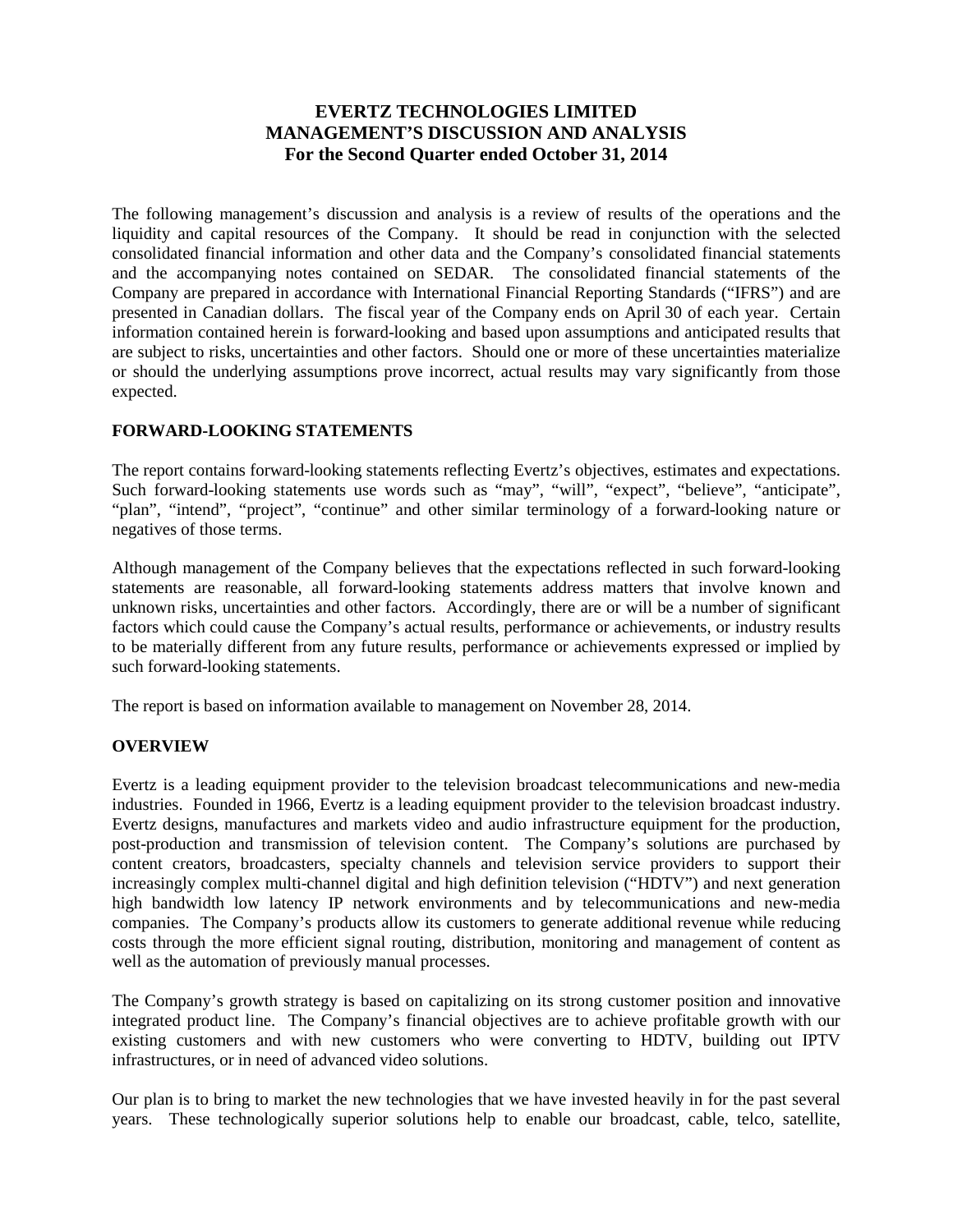content creator and new media customers to address and implement their video infrastructure requirements.

Our broadcast customers continue to operate in a challenging economic environment which impacts their ability to incur capital expenditures and often results in projects being scaled back or postponed to later periods.

While it does appear that industry conditions are showing some improvement in certain geographical areas, it is unclear what the time frame will be for our customers to convert this to equipment purchases.

## **SIGNIFICANT ACCOUNTING POLICIES**

### **Changes in Accounting Policies**

#### *Financial Instruments*

Effective May 1, 2014, the Company adopted amendments to IAS 32, Financial Instruments: Presentations ("IAS 32"), which clarified certain aspects of the requirements to offset. The amendments focus on the criterion that an entity currently has a legally enforceable right to set off the recognized amounts and the criterion that an entity intends either to settle on a net basis or to realize the asset and settle the liability simultaneously. The adoption of the amendments did not have a material impact on the Interim Condensed Consolidated Financial Statements.

#### *Levies*

Effective May 1, 2014, the Company adopted IFRIC 21, Levies ("IFRIC 21") which provides guidance on accounting for levies in accordance with IAS 37, Provisions, Contingent Liabilities and Contingent Assets. IFRIC 21 defines a levy as an outflow from an entity imposed by a government in accordance with legislation and confirms that an entity recognizes a liability for a levy only when the triggering event specified in the legislation occurs. IFRIC 21 did not have a material impact on the Interim Condensed Consolidated Financial Statements.

#### **New and Revised IFRSs Issued but Not Yet Effective**

Following is a listing of amendments, revisions and new International Financial Reporting Standards issued but not yet effective. Unless otherwise indicated, earlier application is permitted. The Company has not yet determined the impact of the changes to the adoption of the following standards.

### *Financial Instruments*

IFRS 9, Financial instruments ("IFRS 9") was issued by the IASB on November 12, 2009 and October 2010, and will replace IAS 39, *Financial Instruments: Recognition and Measurement* ("IAS 39"). IFRS 9 introduces new requirements for the financial reporting of financial assets and financial liabilities. IFRS 9 is effective for annual periods beginning on or after January 1, 2018.

#### *Revenue*

IFRS 15, Revenue from contracts with customers ("IFRS 15") was issued by the IASB in May 2014 and will replace IAS 11, Construction Contracts and IAS 18 Revenue. IFRS 15 specifies how and when revenue will be recognized. IFRS 15 is effective for annual periods beginning on or after January 1, 2017.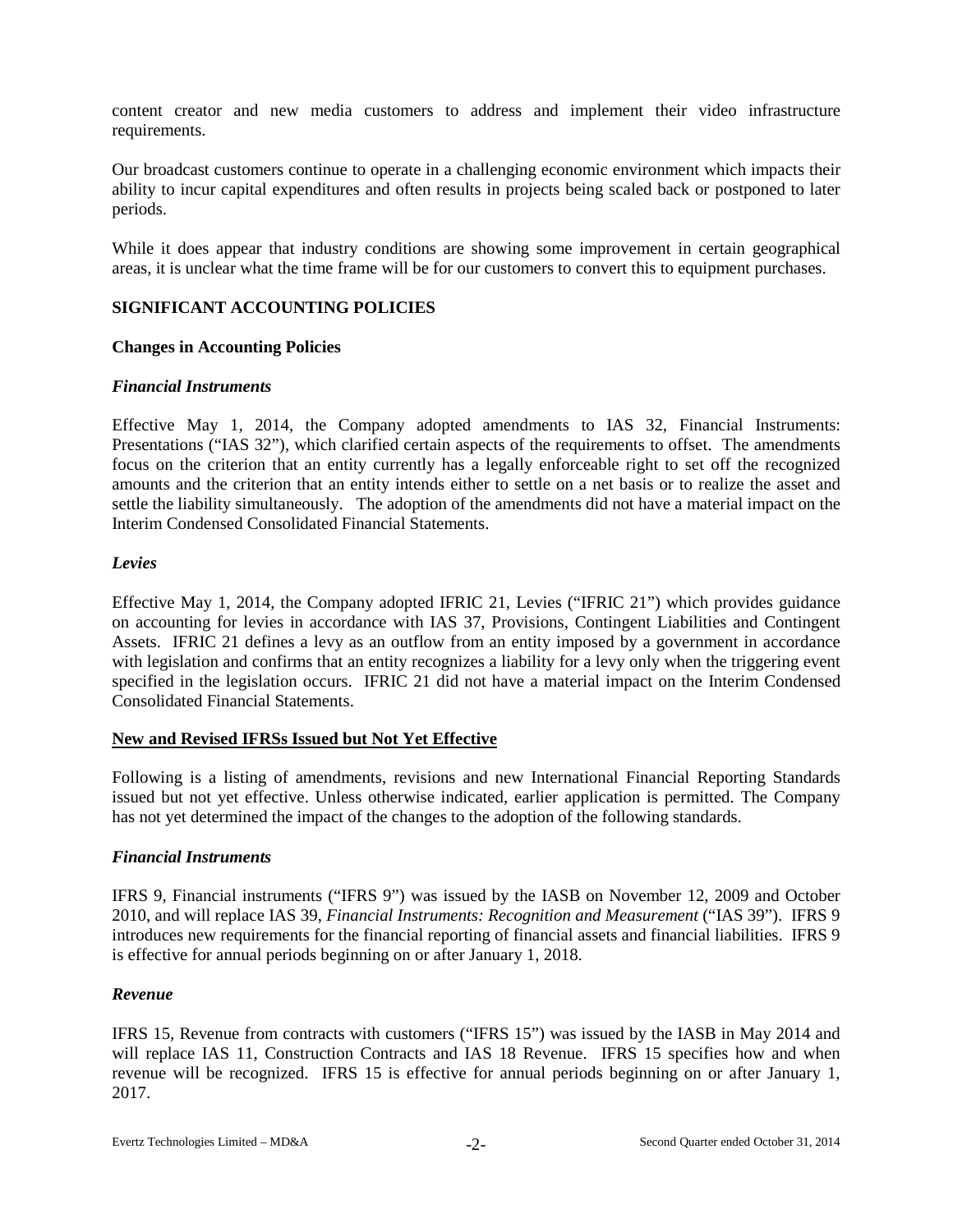# **QUARTER END HIGHLIGHTS**

Revenue increased to \$82.9 million for the second quarter ended October 31, 2014 as compared to \$81.2 million for the second quarter ended October 31, 2013.

For the second quarter ended October 31, 2014, net earnings were \$14.3 million as compared to \$15.6 million for the second quarter ended October 31, 2013 and fully diluted earnings per share were \$0.19 as compared to \$0.21 for the second quarter ended October 31, 2013.

Gross margin during the second quarter ended October 31, 2014 was 56.2% as compared to 57.4% for the second quarter ended October 31, 2013.

Selling and administrative expenses for the second quarter ended October 31, 2014 was \$15.1 million compared to the second quarter ended October 31, 2013 of \$13.7 million. As a percentage of revenue, selling and administrative expenses totaled 18.2% for the second quarter ended October 31, 2014 as opposed to 16.8% for the second quarter ended October 31, 2013.

Research and development ("R&D") expenses were \$15.1 million for the second quarter ended October 31, 2014 as compared to \$14.6 million for the second quarter ended October 31, 2013.

Cash and cash equivalents were \$90.4 million and working capital was \$285.3 million as at October 31, 2014 as compared to cash and cash equivalents of \$102.0 million and working capital of \$273.9 million as at April 30, 2014.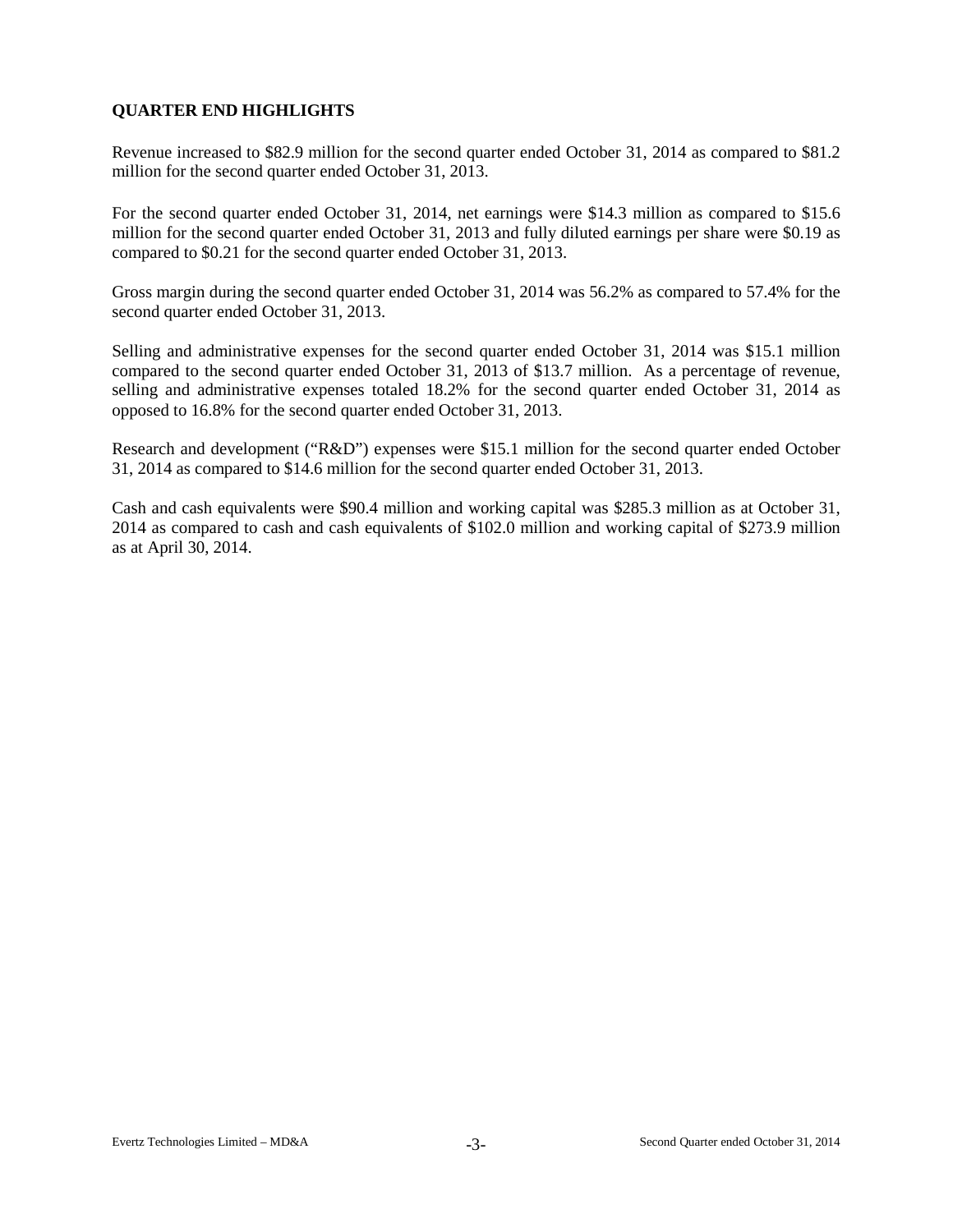# **Selected Consolidated Financial Information**

(in thousands of dollars except earnings per share and share data)

|                                                       | Three month period ended |                  | Six month period ended |             |    |                         |  |  |  |
|-------------------------------------------------------|--------------------------|------------------|------------------------|-------------|----|-------------------------|--|--|--|
|                                                       | October 31,              |                  |                        | October 31, |    |                         |  |  |  |
|                                                       | 2014                     | 2013             |                        | 2014        |    | 2013                    |  |  |  |
| Revenue                                               | \$<br>82,889             | \$<br>81,244     | \$                     | 180,903     | \$ | 145,102                 |  |  |  |
| Cost of goods sold                                    | 36,324                   | 34,592           |                        | 78,517      |    | 61,736                  |  |  |  |
| Gross margin                                          | 46,565                   | 46,652           |                        | 102,386     |    | 83,366                  |  |  |  |
|                                                       |                          |                  |                        |             |    |                         |  |  |  |
| Expenses                                              |                          |                  |                        |             |    |                         |  |  |  |
| Selling and administrative                            | 15,103                   | 13,671           |                        | 28,502      |    | 25,283                  |  |  |  |
| General                                               | 1,323                    | 1,465            |                        | 3,133       |    | 2,927                   |  |  |  |
| Research and development                              | 15,121                   | 14,625           |                        | 30,941      |    | 28,084                  |  |  |  |
| Investment tax credits                                | (2, 387)                 | (3,008)          |                        | (4, 853)    |    | (5,865)                 |  |  |  |
| Foreign exchange gain                                 | (2,123)                  | (956)            |                        | (1,380)     |    | (3,465)                 |  |  |  |
|                                                       | 27,037                   | 25,797           |                        | 56,343      |    | 46,964                  |  |  |  |
| Earnings before undernoted                            | 19,528                   | 20,855           |                        | 46,043      |    | 36,402                  |  |  |  |
| Finance income                                        | 201                      | 603              |                        | 394         |    | 1,224                   |  |  |  |
| Finance costs                                         | (76)                     | (112)            |                        | (143)       |    | (214)                   |  |  |  |
| Other income and expenses                             | (113)                    | (92)             |                        | 27          |    | (85)                    |  |  |  |
| Earnings before income taxes                          | 19,540                   | 21,254           |                        | 46,321      |    | 37,327                  |  |  |  |
| Provision for (recovery of) income taxes              |                          |                  |                        |             |    |                         |  |  |  |
| Current                                               | 5,249                    | 5,345            |                        | 14,560      |    | 11,715                  |  |  |  |
| Deferred                                              | (52)                     | 289              |                        | (2,288)     |    | (1,824)                 |  |  |  |
|                                                       | 5,197                    | 5,634            |                        | 12,272      |    | 9,891                   |  |  |  |
| Net earnings for the period                           | \$<br>14,343             | \$<br>15,620     | \$                     | 34,049      | \$ | 27,436                  |  |  |  |
| Net earnings attributable to non-controlling interest | 194                      | 198              |                        | 489         |    | 281                     |  |  |  |
| Net earnings attributable to shareholders             | 14,149                   | 15,422           |                        | 33,560      |    | 27,155                  |  |  |  |
| Net earnings for the period                           | \$<br>14,343             | \$<br>15,620     | \$                     | 34,049      | \$ | 27,436                  |  |  |  |
|                                                       |                          |                  |                        |             |    |                         |  |  |  |
| Earnings per share                                    |                          |                  |                        |             |    |                         |  |  |  |
| Basic                                                 | \$<br>0.19               | \$<br>0.21       | \$                     | 0.45        | \$ | 0.37                    |  |  |  |
| Diluted                                               | \$<br>0.19               | \$<br>0.21       | \$                     | 0.45        | \$ | 0.37                    |  |  |  |
|                                                       |                          |                  |                        |             |    |                         |  |  |  |
| Consolidated Balance Sheet Data                       |                          | October 31, 2014 | As at                  |             |    | As at<br>April 30, 2014 |  |  |  |
| Cash and cash equivalents                             |                          | \$<br>90,384     |                        | \$          |    | 101,956                 |  |  |  |
| Inventory                                             |                          | \$<br>150,105    |                        | \$          |    | 134,561                 |  |  |  |
| Working capital                                       |                          | \$<br>285,253    |                        | \$          |    | 273,914                 |  |  |  |
| Total assets                                          |                          | \$<br>398,949    |                        | \$          |    | 401,280                 |  |  |  |
| Shareholders' equity                                  |                          | \$<br>345,575    |                        | \$          |    | 333,478                 |  |  |  |
| Number of common shares outstanding:                  |                          |                  |                        |             |    |                         |  |  |  |
| <b>Basic</b>                                          |                          | 74,454,346       |                        |             |    | 74,310,146              |  |  |  |
| Fully-diluted                                         |                          | 79,299,846       |                        |             |    | 79,513,846              |  |  |  |
| Weighted average number of shares outstanding:        |                          |                  |                        |             |    |                         |  |  |  |
| <b>Basic</b>                                          |                          | 74,341,160       |                        |             |    | 74,064,205              |  |  |  |
| Fully-diluted                                         |                          | 74,895,569       |                        |             |    | 74,485,461              |  |  |  |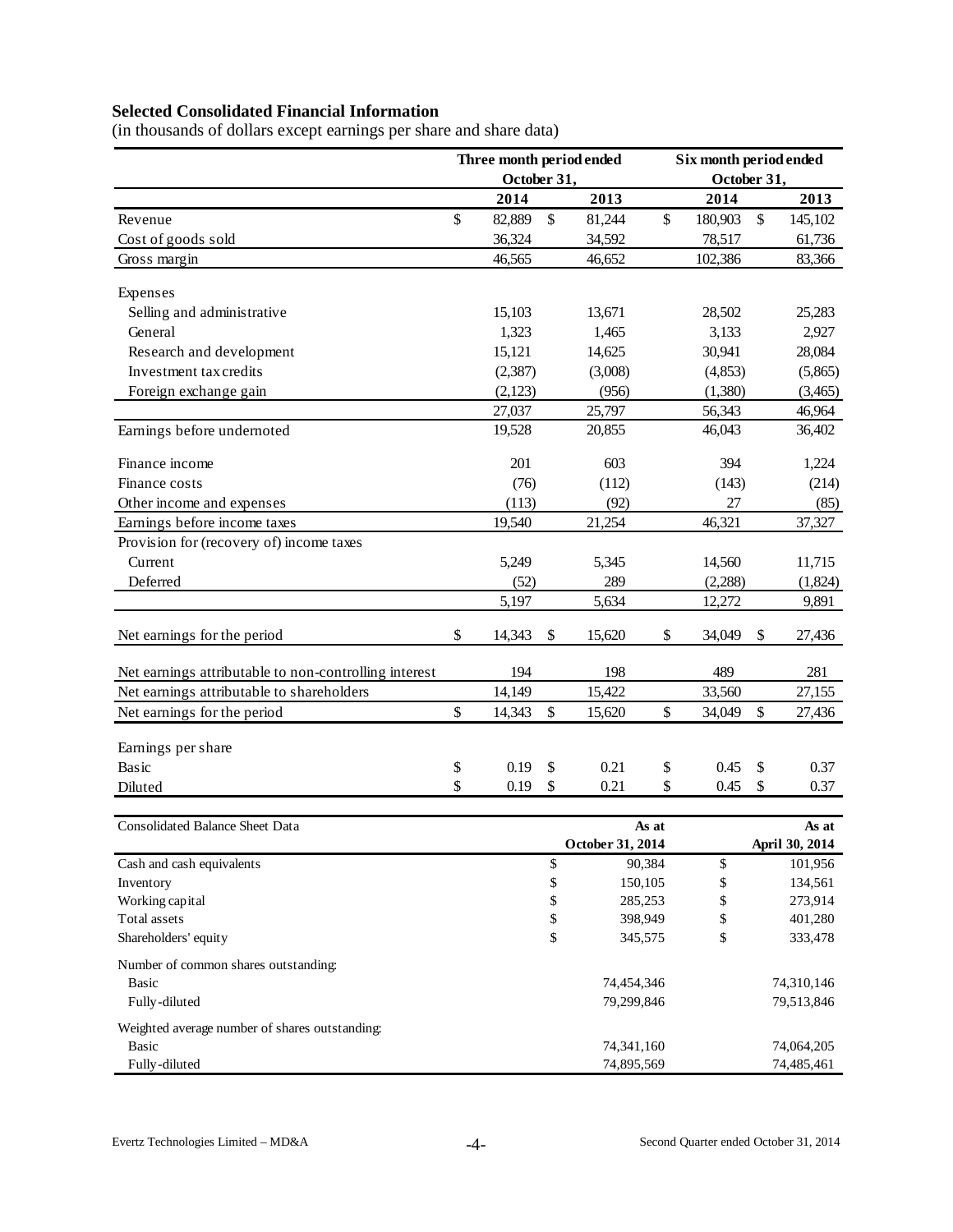#### **Consolidated Statement of Operations Data**

(in thousands of dollars except earnings per share and share data)

|                                                       |             | Three month period ended | Six month period ended |            |
|-------------------------------------------------------|-------------|--------------------------|------------------------|------------|
|                                                       | October 31, |                          | October 31,            |            |
|                                                       | 2014        | 2013                     | 2014                   | 2013       |
| Revenue                                               | 100.0%      | 100.0%                   | 100.0%                 | 100.0%     |
| Cost of goods sold                                    | 43.8%       | 42.6%                    | 43.4%                  | 42.5%      |
| Gross margin                                          | 56.2%       | 57.4%                    | 56.6%                  | 57.5%      |
| Expenses                                              |             |                          |                        |            |
| Selling and administrative                            | 18.2%       | 16.8%                    | 15.8%                  | 17.4%      |
| General                                               | 1.6%        | 1.8%                     | 1.7%                   | 2.0%       |
| Research and development                              | 18.2%       | 18.0%                    | 17.1%                  | 19.4%      |
| Investment tax credits                                | $(2.9\%)$   | $(3.7\%)$                | $(2.7\%)$              | $(4.0\%)$  |
| Foreign exchange gain                                 | $(2.5\%)$   | $(1.2\%)$                | $(0.8\%)$              | $(2.4\%)$  |
|                                                       | 32.6%       | 31.7%                    | 31.1%                  | 32.4%      |
| Earnings before undernoted                            | 23.6%       | 25.7%                    | 25.5%                  | 25.1%      |
| Finance income                                        | 0.2%        | 0.7%                     | 0.2%                   | 0.8%       |
| Finance costs                                         | $(0.1\%)$   | $(0.1\%)$                | $(0.1\%)$              | $(0.1\%)$  |
| Other income and expenses                             | $(0.1\%)$   | $(0.1\%)$                | $(0.0\%)$              | $(0.1\%)$  |
| Earnings before income taxes                          | 23.6%       | 26.2%                    | 25.6%                  | 25.7%      |
| Provision for (recovery) of income taxes              |             |                          |                        |            |
| Current                                               | 6.4%        | 6.6%                     | 8.1%                   | 8.1%       |
| Deferred                                              | $(0.1\%)$   | 0.4%                     | $(1.3\%)$              | (1.3%)     |
|                                                       | 6.3%        | 7.0%                     | 6.8%                   | 6.8%       |
| Net earnings for the period                           | 17.3%       | 19.2%                    | 18.8%                  | 18.9%      |
| Net earnings attributable to non-controlling interest | 0.2%        | 0.2%                     | 0.3%                   | 0.2%       |
| Net earnings attributable to shareholders             | 17.1%       | 19.0%                    | 18.5%                  | 18.7%      |
| Net earnings for the period                           | 17.3%       | 19.2%                    | 18.8%                  | 18.9%      |
| Earnings per share:                                   |             |                          |                        |            |
| <b>Basic</b>                                          | \$<br>0.19  | \$<br>0.21               | \$<br>0.45             | \$<br>0.37 |
| Diluted                                               | \$<br>0.19  | \$<br>0.21               | \$<br>0.45             | \$<br>0.37 |

#### **REVENUE AND EXPENSES**

#### *Revenue*

The Company generates revenue principally from the sale of its broadcast equipment solutions to content creators, broadcasters, specialty channels and television service providers.

The Company markets and sells its products and services through both direct and indirect sales strategies. The Company's direct sales efforts focus on large and complex end-user customers. These customers have long sales cycles typically ranging from four to eight months before an order may be received by the Company for fulfillment.

The Company monitors revenue performance in two main geographic regions: (i) United States/Canada and (ii) International.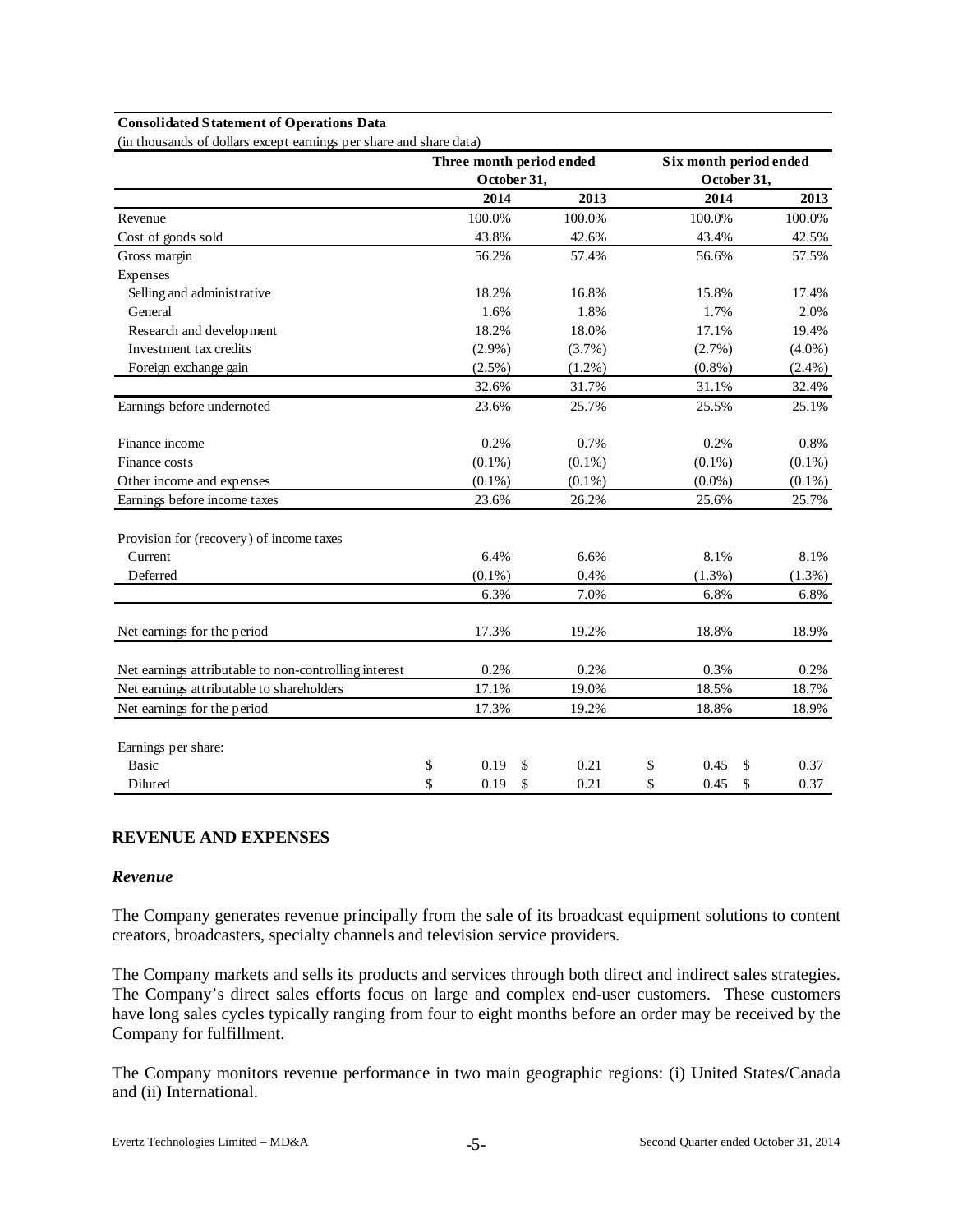The Company currently generates approximately 50% to 60% of its revenue in the United States/Canada. The Company recognizes the opportunity to more aggressively target markets in other geographic regions and intends to invest in personnel and infrastructure in those markets.

While a significant portion of the Company's expenses are denominated in Canadian dollars, the Company collects substantially all of its revenues in currencies other than the Canadian dollar and therefore has significant exposure to fluctuations in foreign currencies, in particular the US dollar. Approximately 65% to 75% of the Company's revenues are denominated in US dollars.

### *Revenue*

| (In thousands of Canadian dollars, | Three month period ended |              |        |            | % increase   | Six month period ended | % increase |         |     |
|------------------------------------|--------------------------|--------------|--------|------------|--------------|------------------------|------------|---------|-----|
| except for percentages)            | October 31,              |              |        | (decrease) | October 31,  | (decrease)             |            |         |     |
|                                    |                          | 2014<br>2013 |        |            | 2013<br>2014 |                        |            |         |     |
| United States/Canada               |                          | 45.367       |        | 38.142     | 19%          | 100.873                |            | 74,069  | 36% |
| International                      |                          | 37.522       | 43.102 |            | (13%)        | 80,030                 |            | 71,033  | 13% |
|                                    |                          | 82.889       |        | 81.244     | 2%           | 180.903                |            | 145.102 | 25% |

Total revenue for the second quarter ended October 31, 2014 was \$82.9 million, an increase of \$1.7 million, as compared to revenue of \$81.2 million for the second quarter ended October 31, 2013.

Total revenue for the six month period ended October 31, 2014 was \$180.9, an increase of 25% or \$35.8 million, as compared to revenue of \$145.1 million for the six month period ended October 31, 2013. Positive reception of recently released products was one of the key drivers in the 25% increase in revenue.

Revenue in the United States/Canada region was \$45.4 million for the second quarter ended October 31, 2014, an increase of \$7.3 million or 19%, as compared to revenue of \$38.1 million for the second quarter ended October 31, 2013.

Revenue in the United States/Canada region was \$100.9 million for the six month period ended October 31, 2014, an increase of 36% or \$26.8 million, as compared to revenue of \$74.1 million for the six month period ended October 31, 2013.

Revenue in the International region was \$37.5 million for the second quarter ended October 31, 2014, a decrease of \$5.6 million, as compared to revenue of \$43.1 million for the second quarter ended October 31, 2013.

Revenue in the International region was \$80.0 million for the six month period ended October 31, 2014, an increase of 13% or \$9.0 million, as compared to revenue of \$71.0 million for the six month quarter ended October 31, 2013.

### *Cost of Sales*

Cost of sales consists primarily of costs of manufacturing and assembly of products. A substantial portion of these costs is represented by components and compensation costs for the manufacture and assembly of products. Cost of sales also includes related overhead, certain depreciation, final assembly, quality assurance, inventory management and support costs. Cost of sales also includes the costs of providing services to clients, primarily the cost of service-related personnel.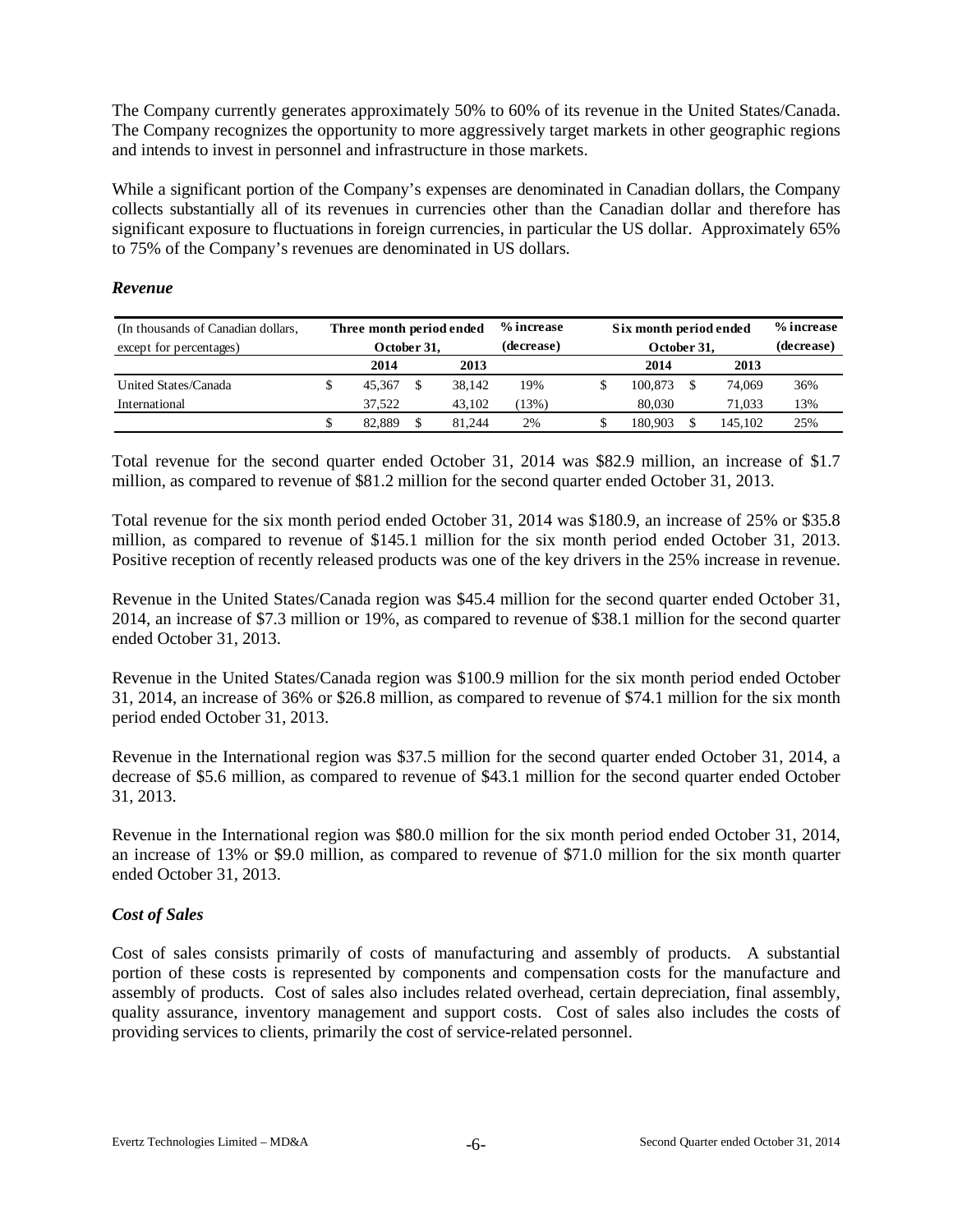### *Gross Margin*

| (In thousands of Canadian dollars,<br>except for percentages) | Three month period ended<br>October 31, |      |        | % increase<br>(decrease) |                | % increase<br>Six month period ended<br>October 31, |        |     |  |  |
|---------------------------------------------------------------|-----------------------------------------|------|--------|--------------------------|----------------|-----------------------------------------------------|--------|-----|--|--|
|                                                               | 2014                                    | 2013 |        |                          | 2014           |                                                     | 2013   |     |  |  |
| Gross margin                                                  | 46.565                                  |      | 46.652 | $(0\%)$                  | 102.386        |                                                     | 83.366 | 23% |  |  |
| Gross margin % of sales                                       | 56.2%                                   |      | 57.4%  |                          | 57.5%<br>56.6% |                                                     |        |     |  |  |

Gross margin for the second quarter ended October 31, 2014 was \$46.6 million, compared to \$46.7 million for the second quarter ended October 31, 2013. As a percentage of revenue, the gross margin was 56.2% for the second quarter ended October 31, 2014, as compared to 57.4% for the second quarter ended October 31, 2013.

Gross margin for the six month period ended October 31, 2014 was \$102.4 million, compared to \$83.4 million for the six month period ended October 31, 2013. As a percentage of revenue, the gross margin was 56.6% for the six month period ended ended October 31, 2014, as compared to 57.5% for the six month period ended October 31, 2013.

Gross margins vary depending on the product mix, geographic distribution and competitive pricing pressures and currency fluctuations. For the second quarter ended October 31, 2014 the gross margin, as a percentage of revenue, was in the Company's projected range. The pricing environment continues to be very competitive with substantial discounting by our competition.

The Company expects that it will continue to experience competitive pricing pressures. The Company continually seeks to build its products more efficiently and enhance the value of its product and service offerings in order to reduce the risk of declining gross margin associated with the competitive environment.

### *Operating Expenses*

The Company's operating expenses consist of: (i) selling, administrative and general; (ii) research and development and (iii) foreign exchange.

Selling expenses primarily relate to remuneration of sales and technical personnel. Other significant cost components include trade show costs, advertising and promotional activities, demonstration material and sales support. Selling and administrative expenses relate primarily to remuneration costs of related personnel, legal and professional fees, occupancy and other corporate and overhead costs. The Company also records certain depreciation amortization and share based compensation charges as general expenses. For the most part, selling, administrative and general expenses are fixed in nature and do not fluctuate directly with revenue. The Company's selling expenses tend to fluctuate in regards to the timing of trade shows, sales activity and sales personnel.

The Company invests in research and development to maintain its position in the markets it currently serves and to enhance its product portfolio with new functionality and efficiencies. Although the Company's research and development expenditures do not fluctuate directly with revenues, it monitors this spending in relation to revenues and adjusts expenditures when appropriate. Research and development expenditures consist primarily of personnel costs and material costs. Research and development expenses are presented on a gross basis (without deduction of research and development tax credits). Research and development tax credits associated with research and development expenditures are shown separately under research and development tax credits.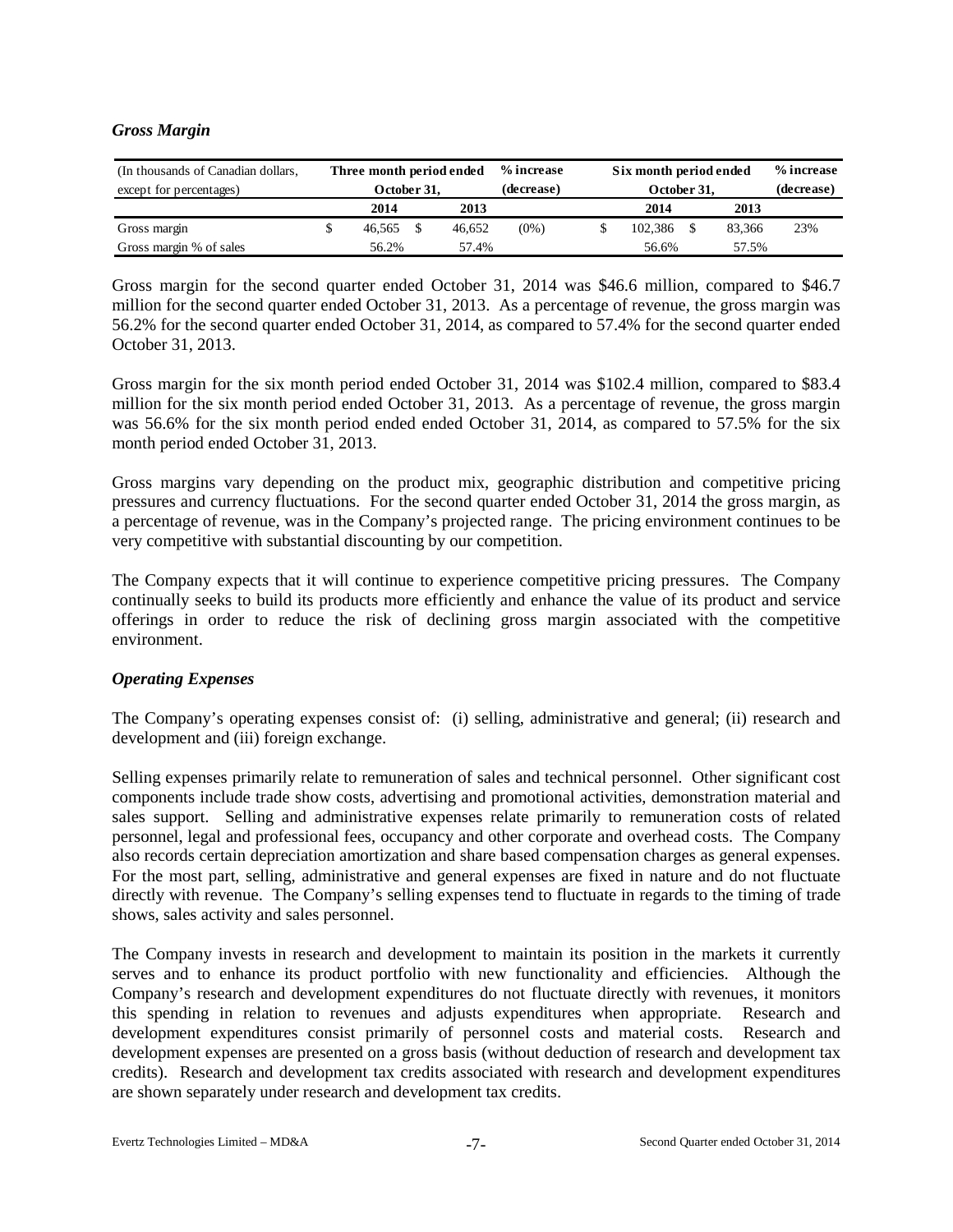#### *Selling and Administrative*

| (In thousands of Canadian dollars,    | Three month period ended |  |        | % increase | Six month period ended | % increase  |            |        |     |
|---------------------------------------|--------------------------|--|--------|------------|------------------------|-------------|------------|--------|-----|
| except for percentages)               | October 31,              |  |        | (decrease) |                        | October 31, | (decrease) |        |     |
|                                       | 2014<br>2013             |  |        |            | 2014                   |             | 2013       |        |     |
| Selling and administrative            | 15.103                   |  | 13.671 | 10%        |                        | 28,502      |            | 25.283 | 13% |
| Selling and administrative % of sales | 18.2%<br>16.8%           |  |        |            |                        | 15.8%       | 17.4%      |        |     |

Selling and administrative expenses excludes stock based compensation, operation of non-production property, plant and equipment, and amortization of intangibles. Selling and administrative expenses for the second quarter ended October 31, 2014 were \$15.1 million or 18.2% of revenue, as compared to selling and administrative expenses of \$13.7 million or 16.8% of revenue for the second quarter ended October 31, 2013.

The increase of \$1.4 million was a result of a general increase in selling costs and an increase in translation costs of US dollar, UK Sterling and Euro denominated expenses.

Selling and administrative expenses for the six month period ended October 31, 2014 were \$28.5 million or 15.8% of revenue, as compared to selling and administrative expenses of \$25.3 million or 17.4% of revenue for the six month period ended October 31, 2013.

The increase of \$3.2 million was a result of lower salaries expense in the first quarter of the prior year, additional selling expenses, and the increased translation costs of US dollar, UK Sterling and Euro denominated expenses.

#### *Research and Development (R&D)*

| (In thousands of Canadian dollars,  | Three month period ended |              |  |        | % increase | Six month period ended | % increase |     |
|-------------------------------------|--------------------------|--------------|--|--------|------------|------------------------|------------|-----|
| except for percentages)             |                          | October 31.  |  |        | (decrease) | October 31.            | (decrease) |     |
|                                     |                          | 2014<br>2013 |  |        |            | 2014                   | 2013       |     |
| Research and development expenses   |                          | 15.121       |  | 14.625 | 3%         | 30.941                 | 28,084     | 10% |
| Research and development % of sales | 18.2%<br>18.0%           |              |  |        | 17.1%      | 19.4%                  |            |     |

For the second quarter ended October 31, 2014, gross R&D expenses increased to \$15.1 million, an increase of 3% or \$0.5 million as compared to an expense of \$14.6 million for the second quarter ended October 31, 2013.

For the six month quarter ended October 31, 2014, gross R&D expenses increased to \$30.9 million, an increase of 10% or \$2.8 million as compared to an expense of \$28.1 million for the six month period ended October 31, 2013.

The increase of \$2.8 million was predominantly a result of planned growth of R&D personnel and corresponding increases in materials as well as increased translation costs associated with UK Sterling denominated expenses.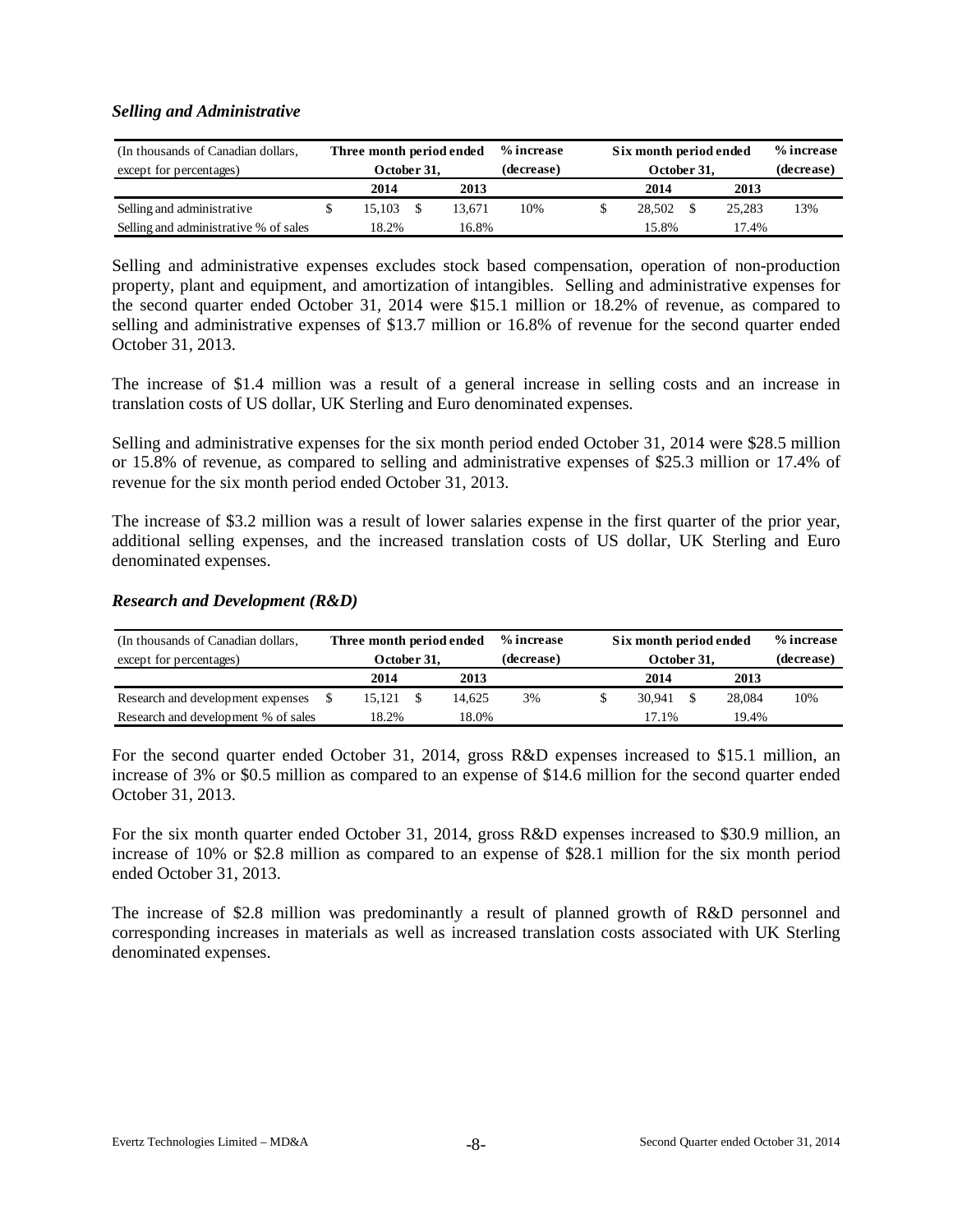## *Foreign Exchange*

For the second quarter ended October 31, 2014, the foreign exchange gain was \$2.1 million, as compared to a foreign exchange gain for the same period ended October 31, 2013 of \$1.0 million.

For the six month period ended October 31, 2014, the foreign exchange gain was \$1.4 million, as compared to a foreign exchange gain for the same period ended October 31, 2013 of \$3.5 million.

The current year gain was predominantly driven by the increase in the value of the US dollar against the Canadian dollar since April 30, 2014.

#### *Finance Income, Finance Costs, Other Income and Expenses*

For the second quarter ended October 31, 2014, finance income of \$0.2 million was offset by finance costs and other income and expenses of \$0.2 million.

For the six month period ended October 31, 2014, finance income, finance costs, other income and expenses netted to a gain of \$0.3 million.

## **LIQUIDITY AND CAPITAL RESOURCES**

| Liquidity and Capital Resources               |                  |               |
|-----------------------------------------------|------------------|---------------|
| (in thousands of dollars except ratios)       | As at            | As at         |
| Key Balance Sheet Amounts and Ratios:         | October 31, 2014 | Aprl 30, 2014 |
| Cash and cash equivalents                     | \$<br>90.384     | \$<br>101,956 |
| Working capital                               | \$<br>285,253    | \$<br>273,914 |
| Long-term assets                              | \$<br>68,514     | \$<br>70,343  |
| Long-term debt                                | \$<br>1.096      | 1,372         |
| Days sales outstanding in accounts receivable | 95               | 99            |

| Statement of Cash Flow Summary  |    | Three month period ended |  | Six month period ended |             |              |  |           |  |
|---------------------------------|----|--------------------------|--|------------------------|-------------|--------------|--|-----------|--|
|                                 |    | October 31.              |  |                        | October 31. |              |  |           |  |
|                                 |    | 2014                     |  | 2013                   |             | 2014         |  | 2013      |  |
| Operating activities            | \$ | (704)                    |  | 9.690                  | J           | 14.585       |  | 12,395    |  |
| Investing activities            | \$ | $(1,968)$ \$             |  | (1,449)                |             | $(4,441)$ \$ |  | (4,968)   |  |
| Financing activities            | \$ | $(10, 454)$ \$           |  | (11, 795)              |             | (22, 384)    |  | (20, 261) |  |
| Net increase (decrease) in cash | S  | (12.984)                 |  | (2,847)                |             | (11, 572)    |  | (12, 559) |  |

### *Operating Activities*

For the second quarter ended October 31, 2014, the Company used cash in operations of \$0.7 million, compared to \$9.7 million generated for the second quarter ended October 31, 2013. Excluding the effects of the changes in non-cash working capital and current taxes, the Company generated cash from operations of \$17.5 million for the second quarter ended October 31, 2014 compared to \$19.4 million for the second quarter ended October 31, 2013.

For the six month period ended October 31, 2014, the Company generated cash from operations of \$14.6 million, compared to \$12.4 million for the six month period ended October 31, 2013. Excluding the effects of the changes in non-cash working capital and current taxes, the Company generated cash from operations of \$38.7 million for the six month period ended October 31, 2014 compared to \$32.3 million for the six month period ended October 31, 2013.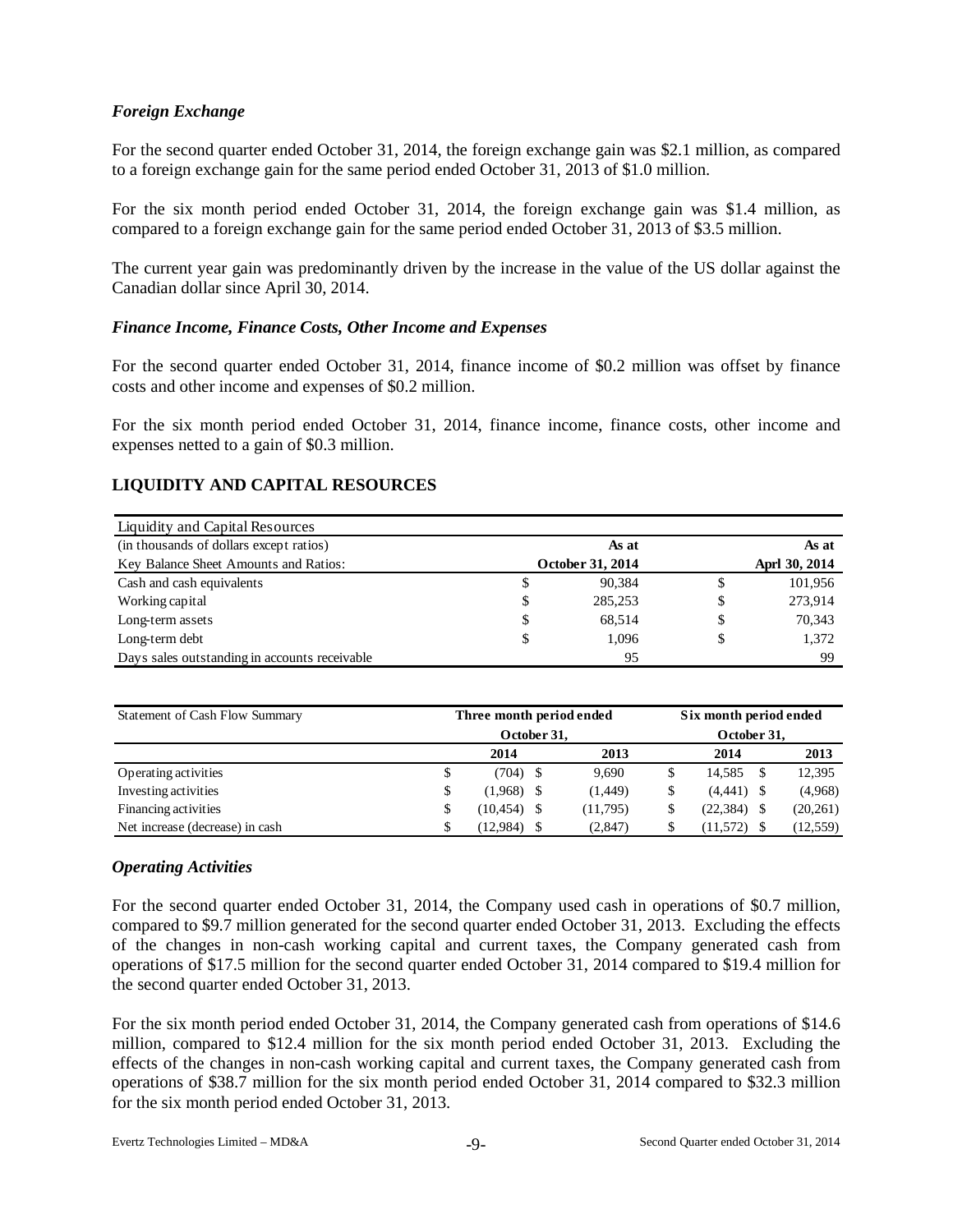### *Investing Activities*

The Company used cash for investing activities of \$2.0 million for the second quarter ended October 31, 2014 which was predominantly from for the acquisition of capital assets of \$2.0 million.

The Company used cash for investing activities of \$4.4 million for the six month period ended October 31, 2014 which was predominantly from for the acquisition of capital assets of \$4.5 million.

#### *Financing Activities*

For the second quarter ended October 31, 2014, the Company used cash from financing activities of \$10.5 million, which was principally driven by dividends paid of \$12.4 million, partially offset by the issuance of capital stock pursuant to the Company's Stock Option Plan of \$2.1 million.

For the six month period ended October 31, 2014, the Company used cash from financing activities of \$22.4 million, which was principally driven by dividends paid of \$24.3 million, partially offset by the issuance of capital stock pursuant to the Company's Stock Option Plan of \$2.1 million.

#### **WORKING CAPITAL**

As at October 31, 2014, the Company had cash and cash equivalents of \$90.4 million, compared to \$102.0 million at April 30, 2014.

The Company had working capital of \$285.3 million as at October 31, 2014 compared to \$273.9 million as at April 30, 2014.

The Company believes that the current balance in cash and plus future cash flow from operations will be sufficient to finance growth and related investment and financing activities in the foreseeable future.

Day sales outstanding in accounts receivable were 95 days at October 31, 2014 as compared to 99 for April 30, 2014.

#### **SHARE CAPITAL STRUCTURE**

Authorized capital stock consists of an unlimited number of common and preferred shares.

|                                       | As at<br>October 31, 2014 | As at<br>April 30, 2014 |
|---------------------------------------|---------------------------|-------------------------|
| Common shares                         | 74,454,346                | 74,310,146              |
| Stock options granted and outstanding | 4,845,500                 | 5,203,700               |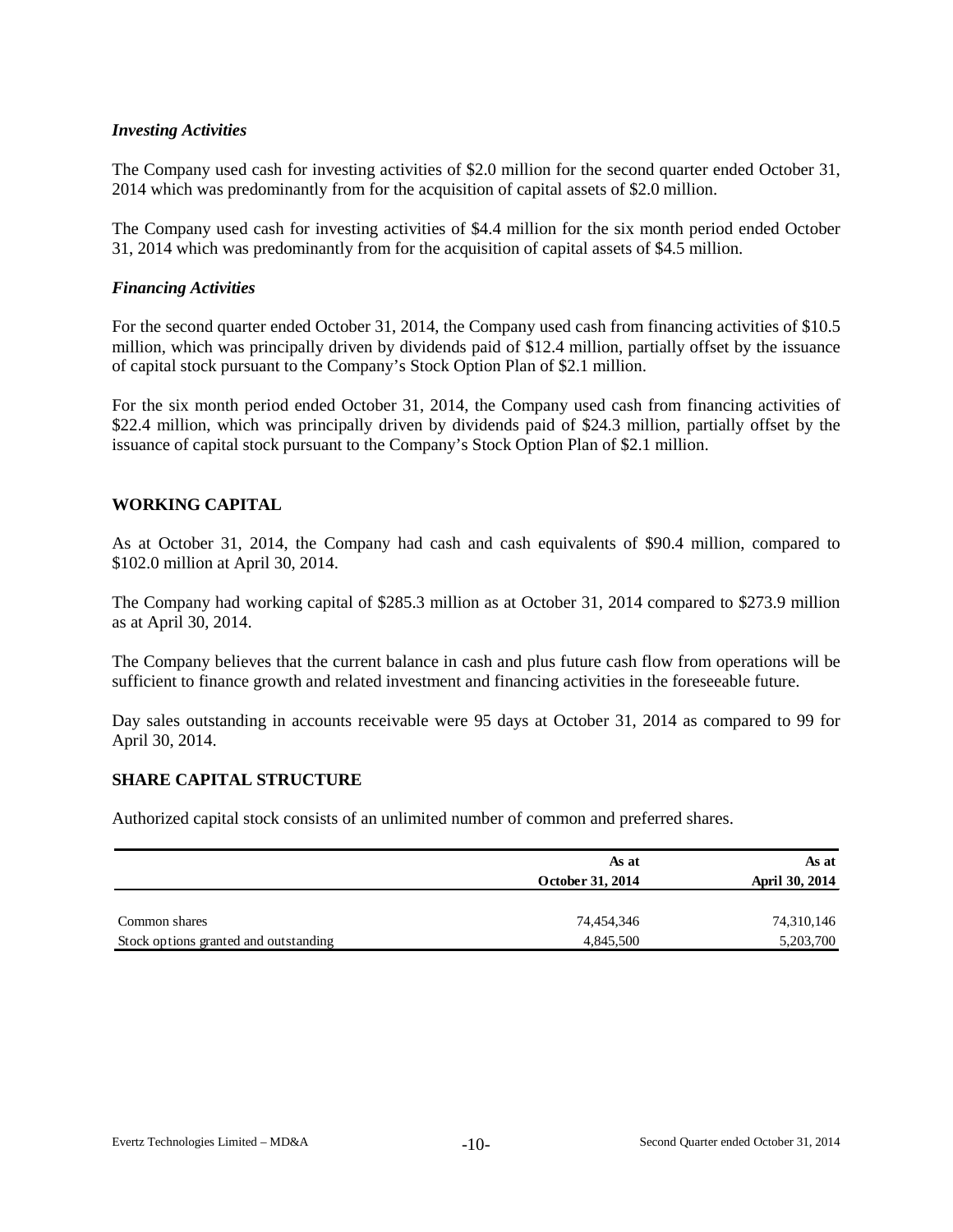# **FINANCIAL INSTRUMENTS**

The Company's financial instruments consist of cash and cash equivalents, trade and other receivables, trade and other payables and long term debt. Unless otherwise noted, it is management's opinion that the Company is not exposed to significant interest or credit risks arising from these financial instruments. The Company estimates the fair value of these instruments approximates the carrying values as listed below.

### *Fair Values and Classification of Financial Instruments:*

The following summarizes the significant methods and assumptions used in estimating the fair values of financial instruments:

- I. Quoted prices (unadjusted) in active markets for identical assets or liabilities.
- II. Inputs other than quoted prices included in level I that are observable for the asset or liability, either directly or indirectly. Cash and cash equivalents, trade and other receivables, trade and other payables, and long-term debt fair value measurements have been measured within level II.
- III. Inputs for the asset or liability that are not based on observable market data.

# **CONTRACTUAL OBLIGATIONS**

The following table sets forth the Company's contractual obligations as at October 31, 2014:

|                      | Payments Due by Period |  |                  |  |           |  |           |            |       |  |  |  |  |  |
|----------------------|------------------------|--|------------------|--|-----------|--|-----------|------------|-------|--|--|--|--|--|
| (In thousands)       | Total                  |  | Less than 1 Year |  | 2-3 Years |  | 4-5 Years | Thereafter |       |  |  |  |  |  |
| Operating leases     | .496                   |  | 400              |  | 352       |  | 358       |            | 386   |  |  |  |  |  |
| Other long-term debt | 16.311                 |  | 3.624            |  | 6.985     |  | 4.471     |            | 1,231 |  |  |  |  |  |
|                      | 17.807                 |  | 4.024            |  | 7.337     |  | 4.829     |            | 1,617 |  |  |  |  |  |

# **OFF-BALANCE SHEET FINANCING**

The Company does not have any off-balance sheet arrangements.

# **RELATED PARTY TRANSACTIONS**

In the normal course of business, we may enter into transactions with related parties. These transactions occur under market terms consistent with the terms of transactions with unrelated arms-length third parties. The Company continues to lease a premise from a company in which two shareholders' each indirectly hold a 10% interest, continues to lease a facility from a company in which two shareholders each indirectly hold a 20% interest, continues to lease a facility for manufacturing where two shareholders indirectly own 100% interest, continues to lease a facility from a company in which two shareholders each indirectly own a 35% interest and continues to lease a facility with a director who indirectly owns 100%.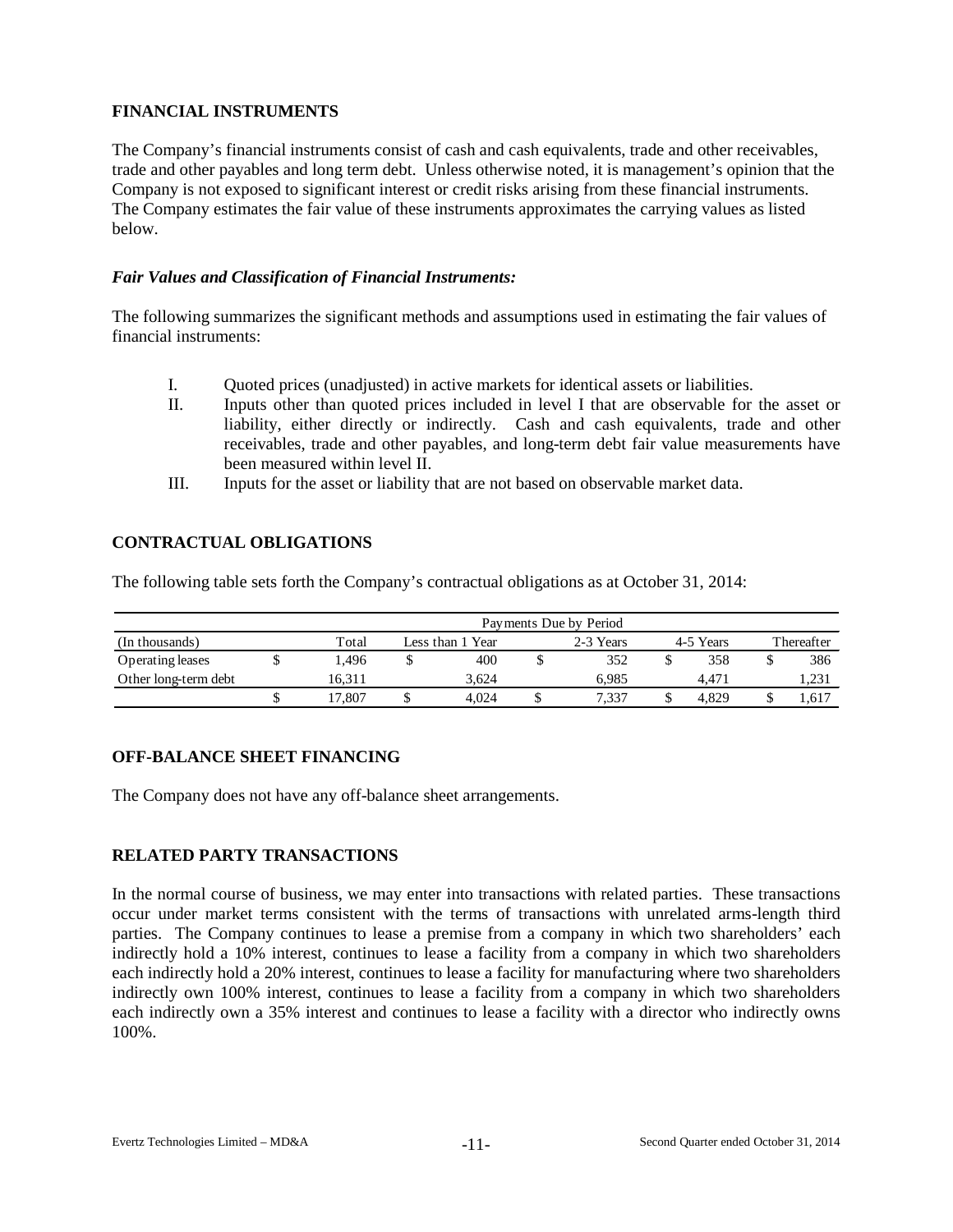# **SELECTED CONSOLIDATED QUARTERLY FINANCIAL INFORMATION**

The following table sets out selected consolidated financial information for each of the eight quarters ended October 31, 2014. In the opinion of management, this information has been prepared on the same basis as the audited consolidated financial statements. The operating results for any quarter should not be relied upon as any indication of results for any future period.

|                          |            |            |          |          |    | <b>Ouarter Ending</b> |    |          |    |          |    |          |    |          |
|--------------------------|------------|------------|----------|----------|----|-----------------------|----|----------|----|----------|----|----------|----|----------|
| (In thousands)           |            |            | 2014     |          |    |                       |    |          |    | 2013     |    |          |    |          |
|                          | Oct 31     | July 31    | Apr $30$ |          |    | Jan 31                |    | Oct 31   |    | July 31  |    | Apr $30$ |    | Jan 31   |
| <b>Sales</b>             | \$82,889   | \$98,014   |          | \$87,237 |    | \$93,185              |    | \$81,244 |    | \$63,858 |    | \$65,415 |    | \$71,771 |
| Cost of goods sold       | 36,324     | 42,193     |          | 38,154   |    | 39,448                |    | 34,592   |    | 27,144   |    | 28,336   |    | 31,499   |
| Gross margin             | \$46,565   | \$55,821   |          | \$49,083 |    | \$53,737              |    | \$46,652 |    | \$36,714 |    | \$37,079 |    | \$40,272 |
| Operating expenses       | 27,037     | 29,306     |          | 30,545   |    | 25,514                |    | 25,797   |    | 21,167   |    | 26,557   |    | 23,164   |
| Earnings from operations | \$19,528   | \$26,515   |          | \$18,538 |    | \$28,223              |    | \$20,855 |    | \$15,547 |    | \$10,522 |    | \$17,108 |
| Non-operating income     | 12         | 266        |          | 234      |    | 482                   |    | 399      |    | 526      |    | 509      |    | 872      |
| Earnings before taxes    | \$19,540   | \$26,781   |          | \$18,772 |    | \$28,705              |    | \$21,254 |    | \$16,073 |    | \$11.031 |    | \$17,980 |
| Net earnings             | \$14,149   | \$19,411   |          | \$14,699 |    | \$21,281              |    | \$15,422 |    | \$11,733 | \$ | 8,110    |    | \$12,984 |
| Net earnings per share:  |            |            |          |          |    |                       |    |          |    |          |    |          |    |          |
| Basic                    | \$<br>0.19 | \$<br>0.26 | \$       | 0.20     | \$ | 0.29                  | \$ | 0.21     | \$ | 0.16     | \$ | 0.11     | \$ | 0.18     |
| Diluted                  | \$<br>0.19 | \$<br>0.26 | \$       | 0.20     | \$ | 0.29                  | \$ | 0.21     | \$ | 0.16     | \$ | 0.11     | \$ | 0.18     |
| Dividends per share:     | \$<br>0.16 | \$<br>0.16 | \$       | 0.16     | \$ | 1.56                  | \$ | 0.16     | \$ | 0.16     | \$ | 0.16     | \$ | 0.14     |

The Companies revenue and corresponding earnings can vary from quarter to quarter depending on the delivery requirements of our customers. Our customers can be influenced by a variety of factors including upcoming sports or entertainment events as well as their access to capital. Net earnings represent net earnings attributable to shareholders.

### **DISCLOSURE CONTROLS AND PROCEDURES**

Management, including the Chief Executive Officer and Chief Financial Officer, has evaluated the effectiveness of the Company's disclosure controls and procedures (as defined in National Instrument 52- 109 of the Canadian Securities Administrators) as of October 31, 2014.

Management has concluded that, as of October 31, 2014, the Company's disclosure controls and procedures were effective to provide reasonable assurance that material information relating to the Company would be made known to them by others within the Company, particularly during the period in which this report was being prepared.

### **INTERNAL CONTROLS OVER FINANCIAL REPORTING**

Management is responsible for and has designed internal controls over financial reporting, or caused it to be designed under management's supervision, to provide reasonable assurance regarding the reliability of financial reporting and the preparation of financial statements for external purposes in accordance with IFRS. Management has concluded that, as of October 31, 2014, the Company's internal controls over financial reporting were effective to provide reasonable assurance regarding the reliability of financial reporting and the preparation of financial statements for external purposes in accordance with IFRS.